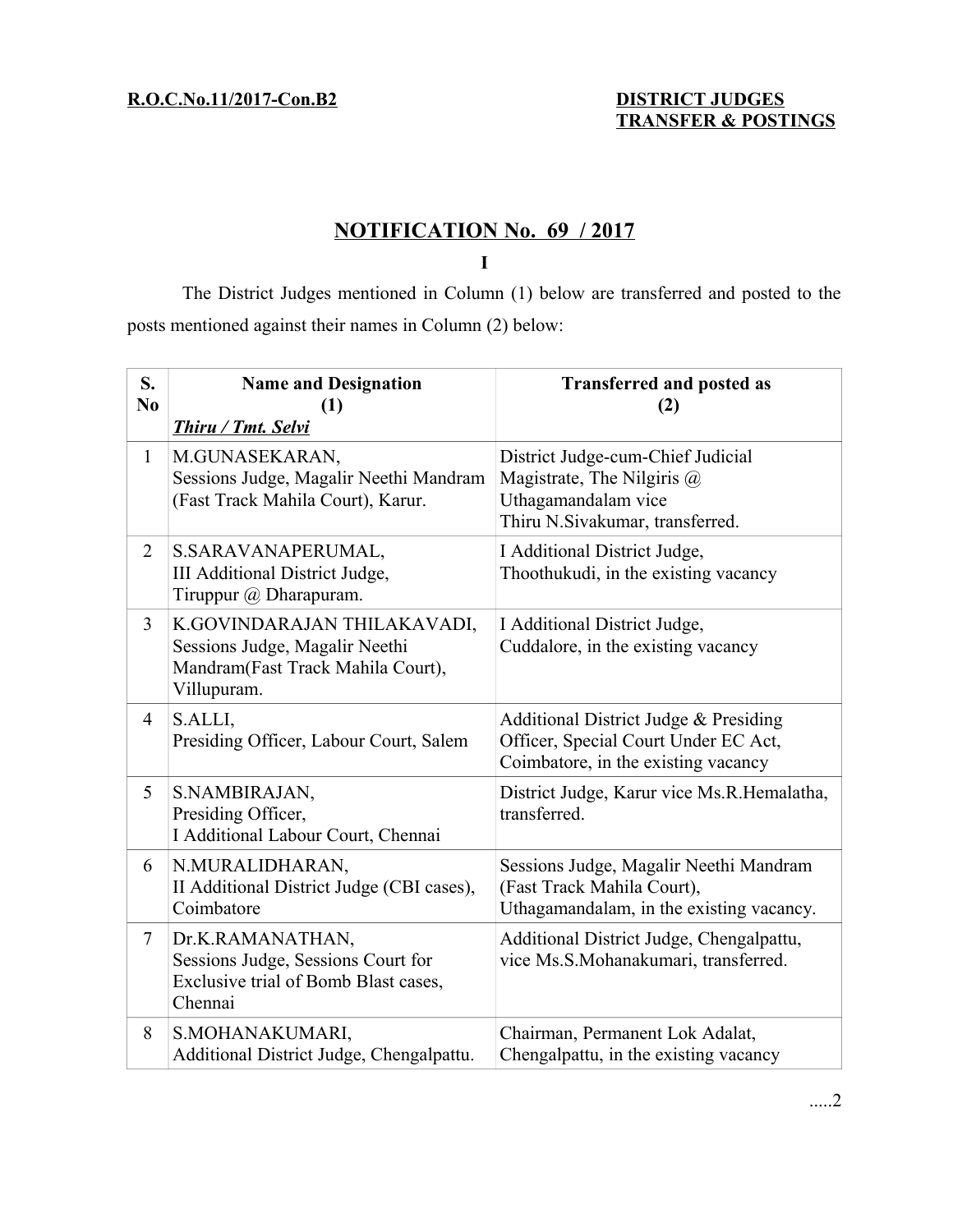| S.<br>N <sub>0</sub> | <b>Name and Designation</b><br>(1)<br>Thiru / Tmt. Selvi                                                                    | <b>Transferred and posted as</b><br>(2)                                                                                              |
|----------------------|-----------------------------------------------------------------------------------------------------------------------------|--------------------------------------------------------------------------------------------------------------------------------------|
| 9                    | P.RAVI,<br>II Additional District Judge,<br>Cuddalore @ Chidambaram                                                         | Additional District Judge & Presiding<br>Officer, Special Court under E.C.Act,<br>Thanjavur in the existing vacancy                  |
| 10                   | R.HEMALATHA,<br>District Judge, Karur                                                                                       | Special Judge, Special Court under TNPID<br>Act, Chennai in the existing vacancy.                                                    |
| 11                   | M.SREENIVASAN,<br>District Judge, Tiruvarur                                                                                 | II Additonal District Judge (CBI Cases),<br>Coimbatore vice Mr.N.Muralidharan,<br>transferred.                                       |
| 12                   | S.SENTHIL KUMARESAN,<br>Sessions Judge, Magalir Neethi<br>Mandram(Fast Track Mahila Court),<br>Tiruvarur.                   | Session Judge, Magalir Neethi<br>Mandram(Fast Track Mahila Court),<br>Srivilliputhur, in the existing vacancy                        |
| 13                   | J.JULIET PUSHPA,<br>III Additional District Judge,<br>Villupuram @ Kallakurichi                                             | Sessions Judge, Magalir Neethi<br>Mandram(Fast Track Mahila Court),<br>Villupuram vice Ms.K.GOVINDARAJAN<br>THILAKAVADI, transferred |
| 14                   | C.P.M.CHANDRA,<br>Session Judge, Special Court for<br>Exclusive trial cases registered under<br>SC/ST (POA) Act, Sivagangai | II Additional District Judge (PCR),<br>Tirunelveli, vice Thiru A.Abdul Kadhar,<br>transferred.                                       |
| 15                   | A.ABDUL KADHAR,<br>II Additional District Judge (PCR),<br>Tirunelveli                                                       | I Additional District Judge, Tirunelveli vice<br>Thiru N.Muthukrishnan, transferred.                                                 |
| 16                   | M.MEERA SUMATHI,<br>Sessions Judge, Magalir Neethi<br>Mandram(Fast Track Mahila Court),<br>Dharmapuri                       | Special Judge, Special Court under<br>TNPID Act, Madurai vice<br>Thiru A.Thiruneelaprasad, transferred                               |
| 17                   | S.SASIKALA,<br>Chief Editor, Tamil Law Journal,<br>High Court, Madras.                                                      | Sessions Judge, Magalir Neethi<br>Mandram(Fast Track Mahila Court), Karur<br>vice Thiru M.Gunasekaran, transferred.                  |
| 18                   | S.BASKARAN,<br>XIV Additional Judge (CBI Cases),<br>City Civil Court, Chennai                                               | II Additional District Judge,<br>Thanjavur in the existing vacancy.                                                                  |
| 19                   | N.SIVAKUMAR,<br>District Judge-cum-Chief Judicial<br>Magistrate,<br>The Nilgiris @ Uthagamandalam.                          | I Additional Judge (TADA),<br>City Civil Court, Chennai,<br>in the existing vacancy.                                                 |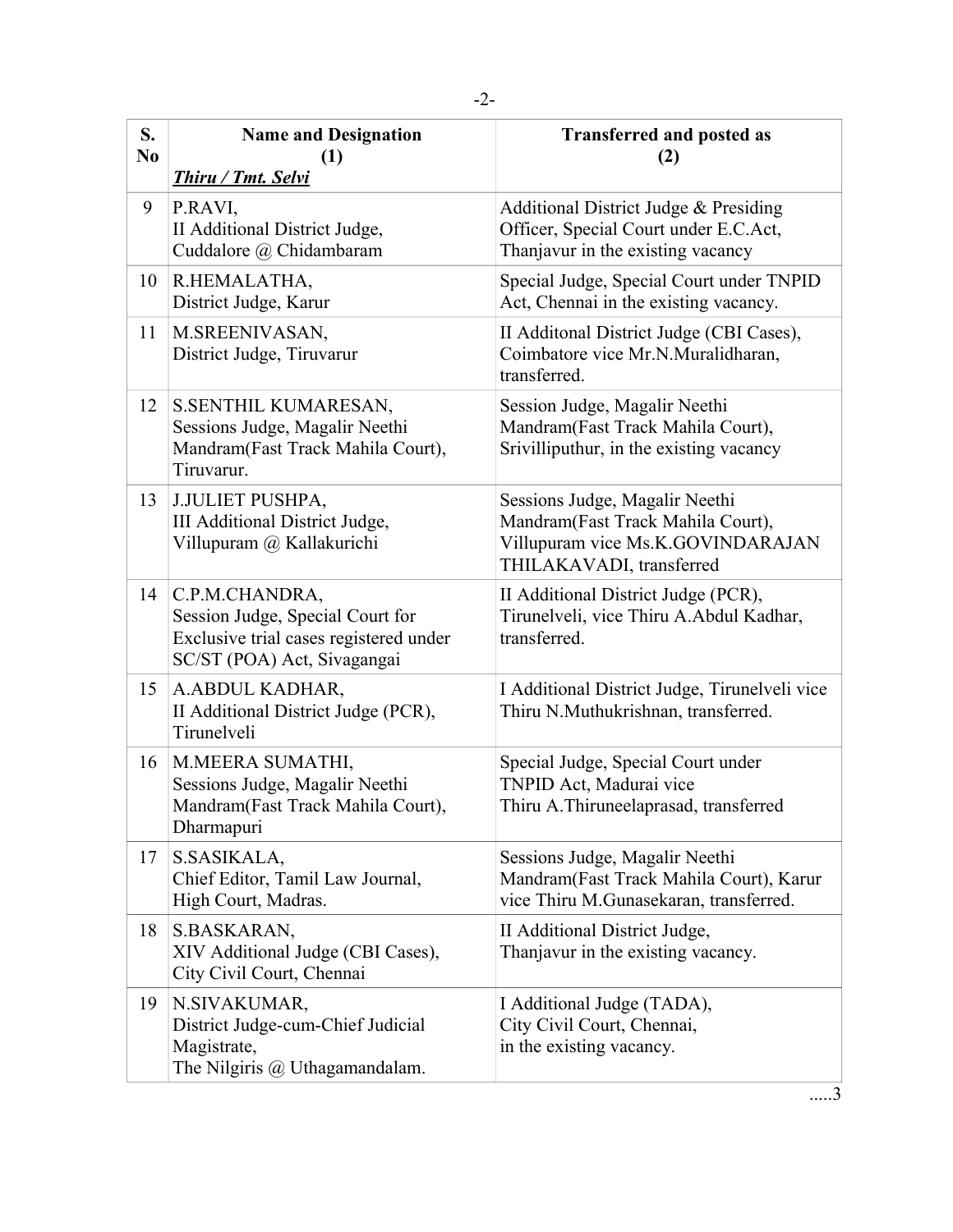| S.<br>N <sub>0</sub> | <b>Name and Designation</b><br>(1)<br>Thiru / Tmt. Selvi                                                                         | <b>Transferred and posted as</b><br>(2)                                                                                                              |
|----------------------|----------------------------------------------------------------------------------------------------------------------------------|------------------------------------------------------------------------------------------------------------------------------------------------------|
| 20                   | T.VENKATTAKRISHNAN,<br>Sessions Judge,<br>Mahila Court, Chengalpattu                                                             | District Judge, Tiruvarur vice<br>Mr.M.Sreenivasan, transferred.                                                                                     |
| 21                   | P.SELVA MUTHU KUMARI,<br>II Additional District Judge,<br>Villupuram @ Tindivanam.                                               | III Additional District Judge,<br>Villupuram @ Kallakurichi vice<br>Ms.J.Juliet Pushpa, transferred.                                                 |
| 22                   | K.GURUVIAH,<br>Judge, II Additional Special Court for<br>exclusive trial of cases under N.D.P.S.<br>Act, Madurai.                | <b>Additional District Judge</b><br>(Fast Track Court), Paramakudi<br>vice Thiru M.P.Ram, transferred.                                               |
| 23                   | A.THIRUNEELAPRASAD,<br>Special Judge, Special Court under<br>TNPID Act Cases, Madurai                                            | VIII Additional Judge (CBI cases),<br>City Civil Court, Chennai vice<br>Ms.G.Vijayalakshmi, transferred.                                             |
| 24                   | G.VIJAYALAKSHMI,<br>VIII Additional Judge (CBI Cases),<br>City Civil Court, Chennai.                                             | IX Additional Judge (CBI cases),<br>City Civil Court, Chennai in the existing<br>vacancy.                                                            |
| 25                   | M.P.RAM,<br><b>Additional District Judge (Fast Track</b><br>Court), Paramakudi.                                                  | XI Additional Judge (CBI Cases relating to<br>Banks and Financial Institutions),<br>City Civil Court, Chennai vice<br>Mr.K.Venkatasamy, transferred. |
| 26                   | K.VENKATASAMY,<br>XI Additional Judge (CBI Cases relating<br>to Banks and Financial Institutions),<br>City Civil Court, Chennai. | XII Additional Judge (CBI Cases),<br>City Civil Court, Chennai vice<br>Thiru S.Jawahar, transferred.                                                 |
| 27                   | S.JAWAHAR,<br>XII Additional Judge (CBI Cases),<br>City Civil Court, Chennai.                                                    | XIII Additional Judge (CBI Cases),<br>City Civil Court, Chennai in the existing<br>vacancy.                                                          |
| 28                   | S.NATARAJAN,<br>I Additional District Judge, Vellore                                                                             | XIV Additional Judge (CBI Cases),<br>City Civil Court, Chennai,<br>vice Thiru S.Baskaran, transferred.                                               |
| 29                   | D.LINGESHWARAN,<br>Sessions Judge, Magalir Neethi<br>Mandram(Fast Track Mahila Court),<br>Ariyalur.                              | Additional District Judge, Ramanathapuram<br>in the existing vacancy.                                                                                |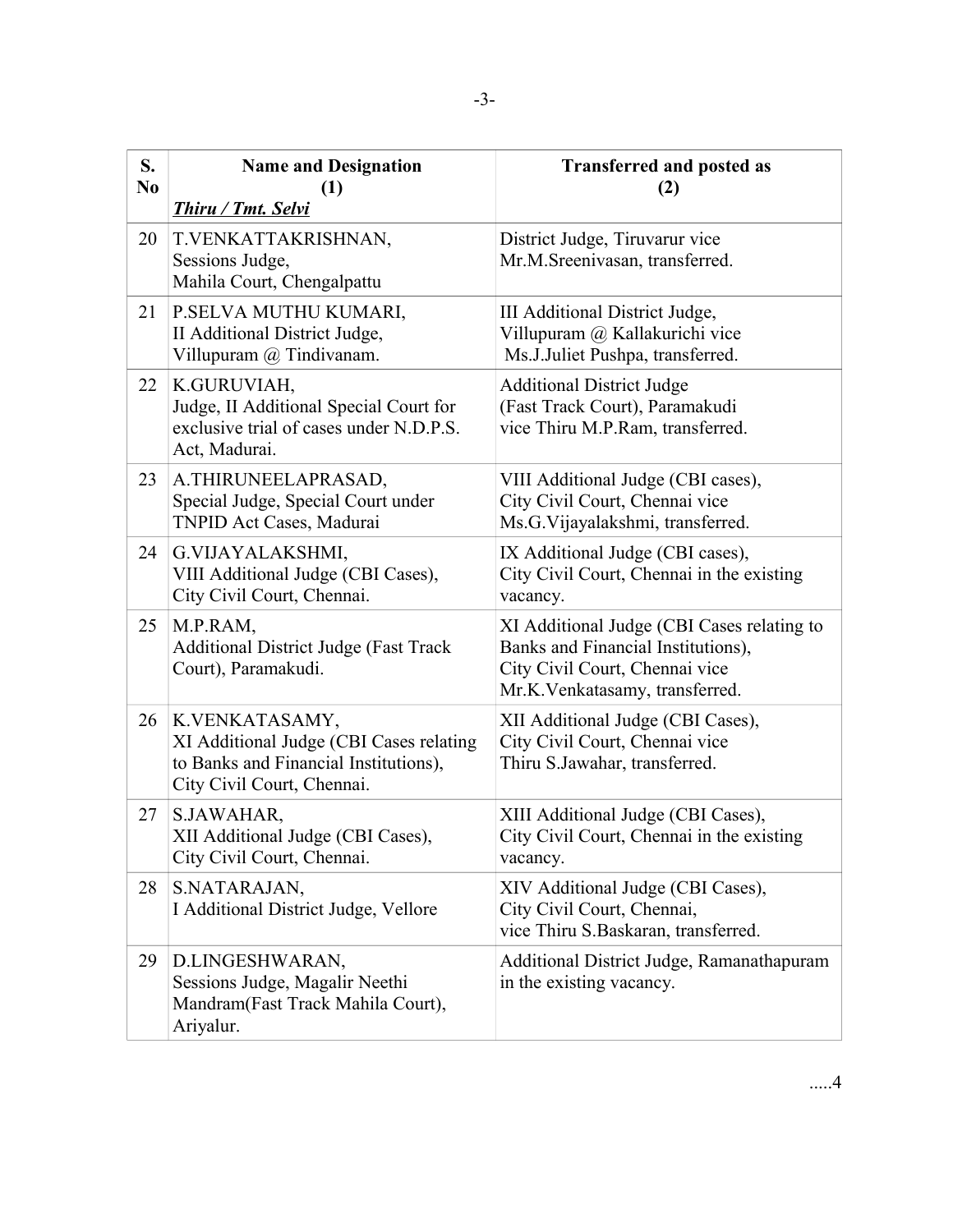**II**

Tmt. G.T.Ambika, District Judge of Puducherry Judicial Service, functioning as III Additional District Judge, Pondicherry, who has been deputed to the Tamil Nadu State Judicial Service in G.O.Ms.No.23/2017-LD, Law Department, dated 17.04.2017 of the Government of Puducherry to function as III Additional District Judge, Tiruvallur @ Poonamallee and appointed as such on deputation basis in G.O.(D) No.210, Public (Special.A) Department, dated 24.04.2017 of Government of Tamil Nadu, is transferred and posted on deputation as III Additional District Judge, Tiruvallur @ Poonamallee vice Tmt. S.Mahalakshmi, transferred.

Tmt. S.Mahalakshmi, III Additional District Judge, Tiruvallur @ Poonamallee is transferred and posted as II Additional District Judge, Tiruvallur @ Poonamallee, in the existing vacancy.

**HIGH COURT, MADRAS.** Sd/- R.SAKTHIVEL, **DATED: 28.04.2017. REGISTRAR GENERAL.**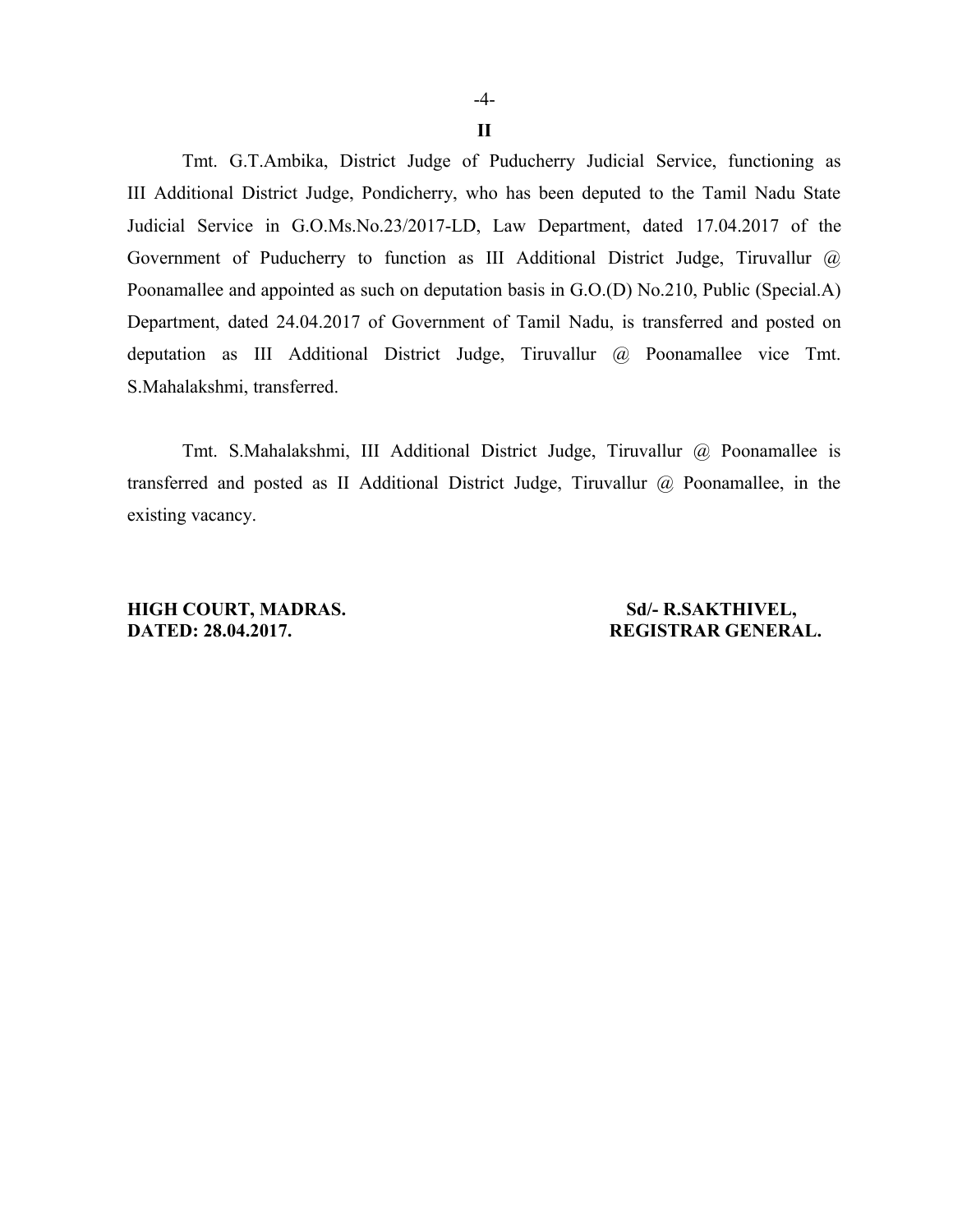## **R.O.C.No.11/2017-Con.B2**

## **OFFICIAL MEMORANDUM**

Sub: Courts and Judges - District Judges - Transfer and Postings – Notification issued - Joining instructions - Issued.

Ref: High Court's Notification No. 69 / 2017, dated : 28.04.2017.

## **I**

.............

The District Judges, who have been transferred and posted in the High Court's Notification cited above, are required to hand over charge of their respective posts to any one of the nearest Principal District Judge / District Judge / Additional District Judge / Additional Judge, City Civil Court, Chennai / Registrar (District Judiciary), High Court, Madras, as the case may be, on 30.04.2017 A.N., and take charge of their respective new posts on 02.05.2017 F.N., without fail.

The Officers who have been transferred and posted in the same station in which they are now functioning, are required to take charge of their respective new posts, on 02.05.2017 F.N., after handing over charge of their respective posts to their successors.

### **II**

Tmt. G.T.Ambika, District Judge of Puducherry Judicial Service, who has been deputed to the Tamil Nadu State Judicial Service and posted as III Additional District Judge, Tiruvallur @ Poonamallee in the High Court's Notification cited above, is required to hand over charge of her post to II Additional District Judge, Pondicherry, on 30.04.2017 A.N. and take charge of the post of the III Additional District Judge, Tiruvallur @ Poonamallee, from Tmt. S.Mahalakshmi, III Additional District Judge, Tiruvallur @ Poonamallee, on 02.05.2017 F.N., without fail.